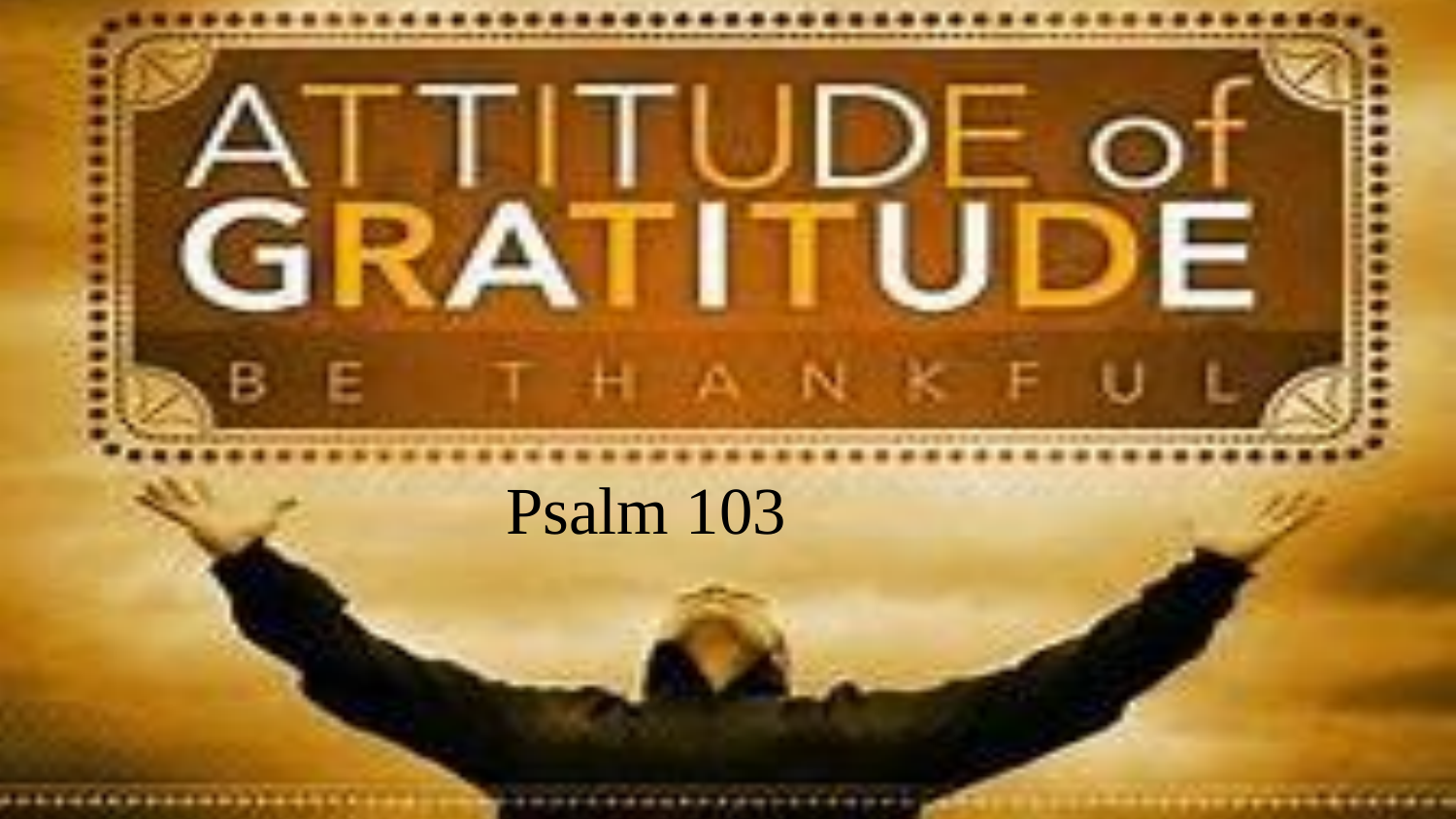#### The Attitude of Gratitude

Question: Does thanksgiving permeate my life or does complaining, and ingratitude and indifference mark it.

We all live in one of two tents. Do I live in the Content tent or the Discontent tent?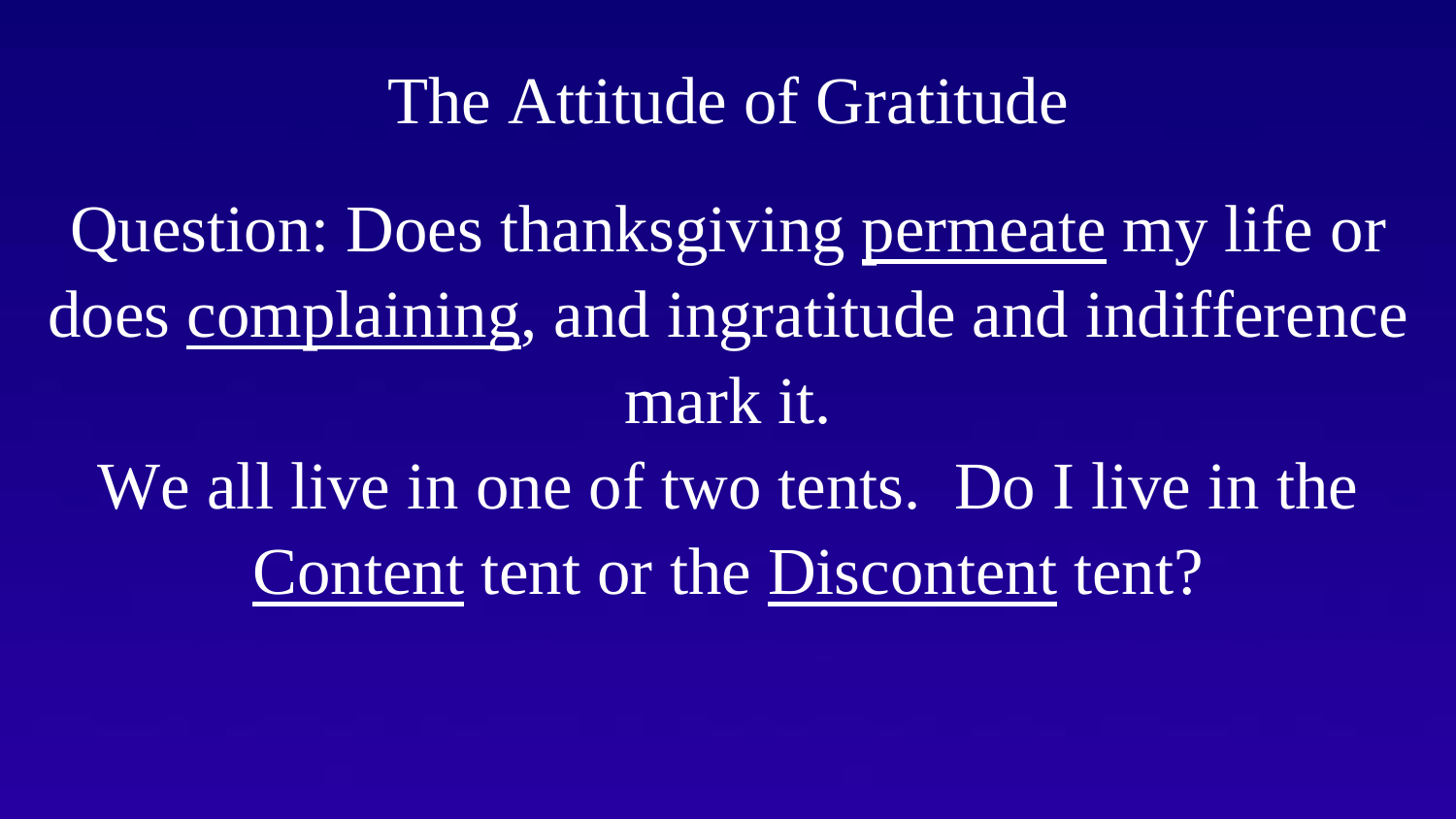The Benefits of a Heart That is Full of Thanksgiving

The Response to God's benefits is one word-Bless the Lord, O my soul." Thanksgiving, gratitude is to mark the prayer life of a **Christian**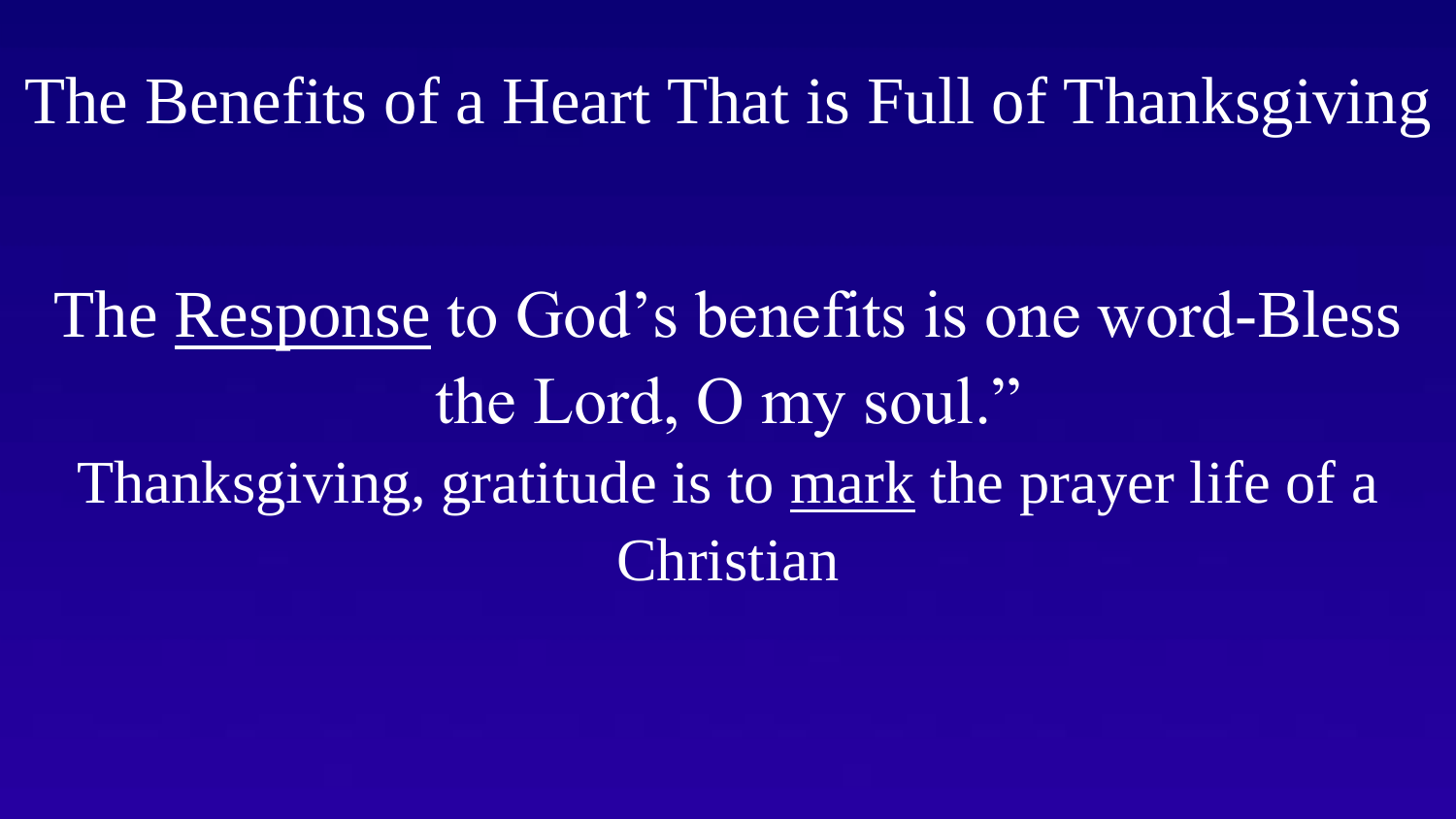### The Ten Lepers

# Out of the ten only one came back to thank Jesus for the healing and that was a Samaritan.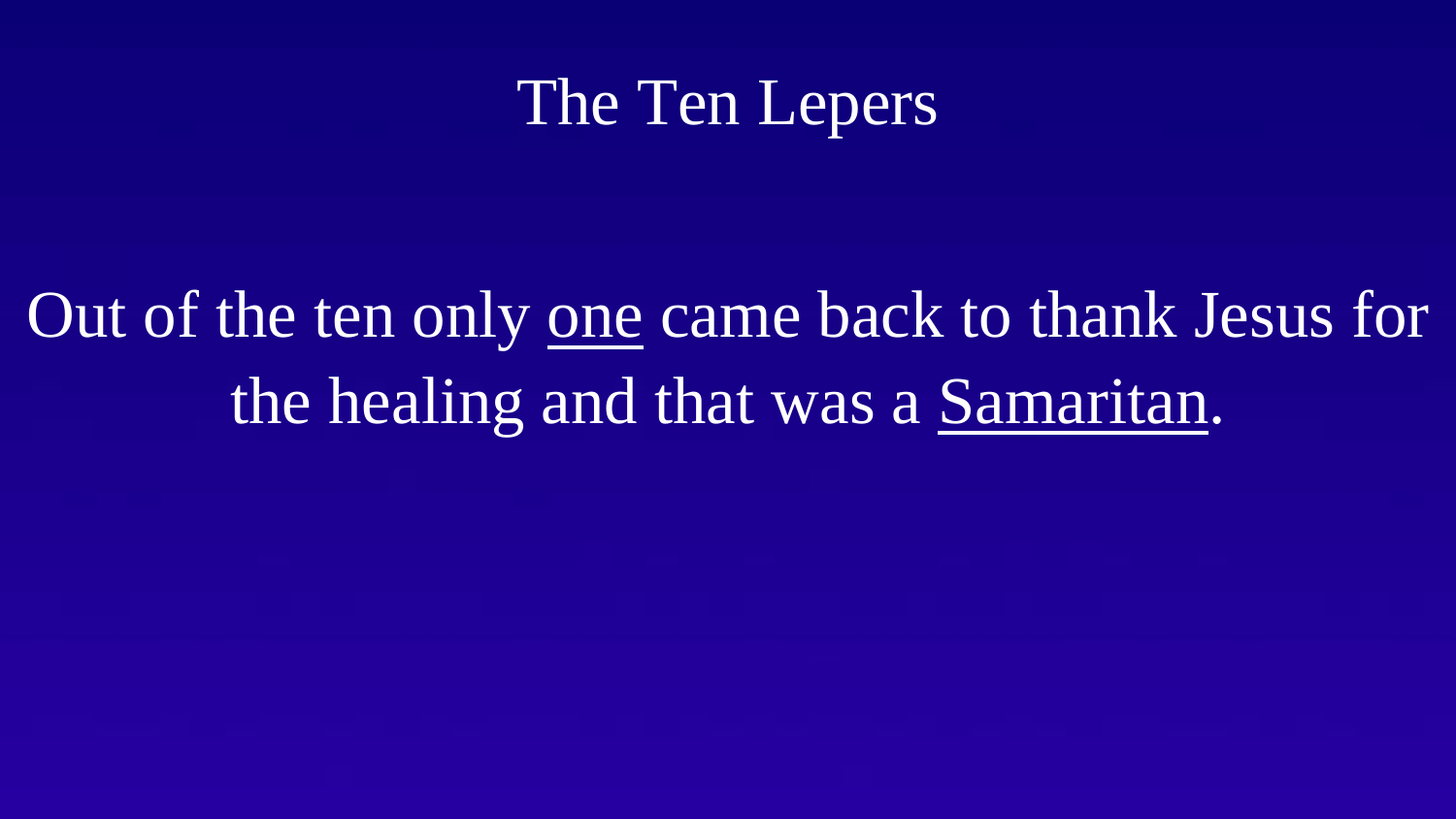#### The Recollection of God's Benefits

Who forgives all of your iniquities." "The Lord is merciful" "He heals all of your diseases" "He redeems your life from destruction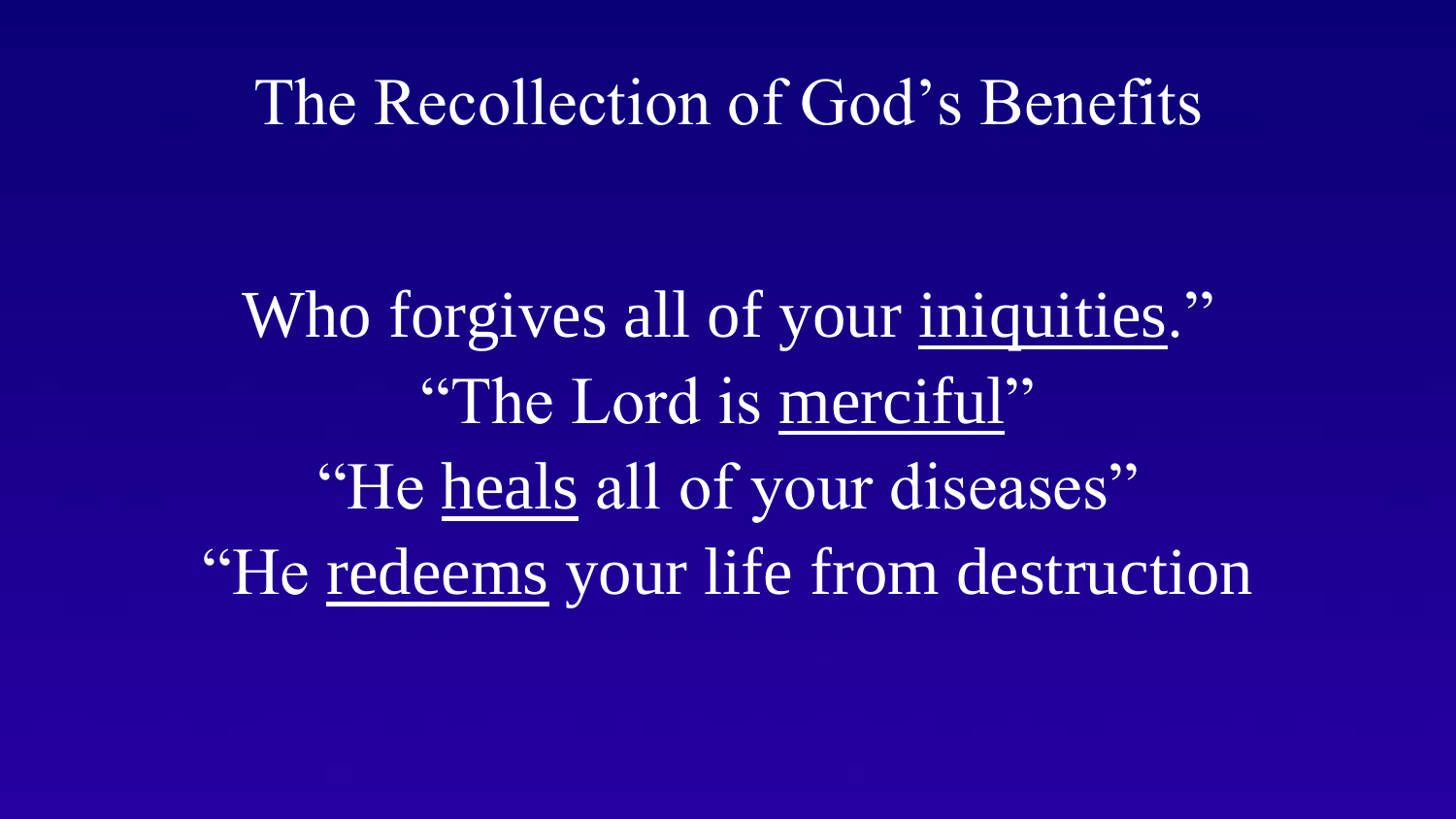#### The Recollection of God's Benefits

## He crowns you with lovingkindness and tender mercies"

"He satisfies your mouth with good things" "Your youth is renewed like the eagle's" "The Lord executes righteousness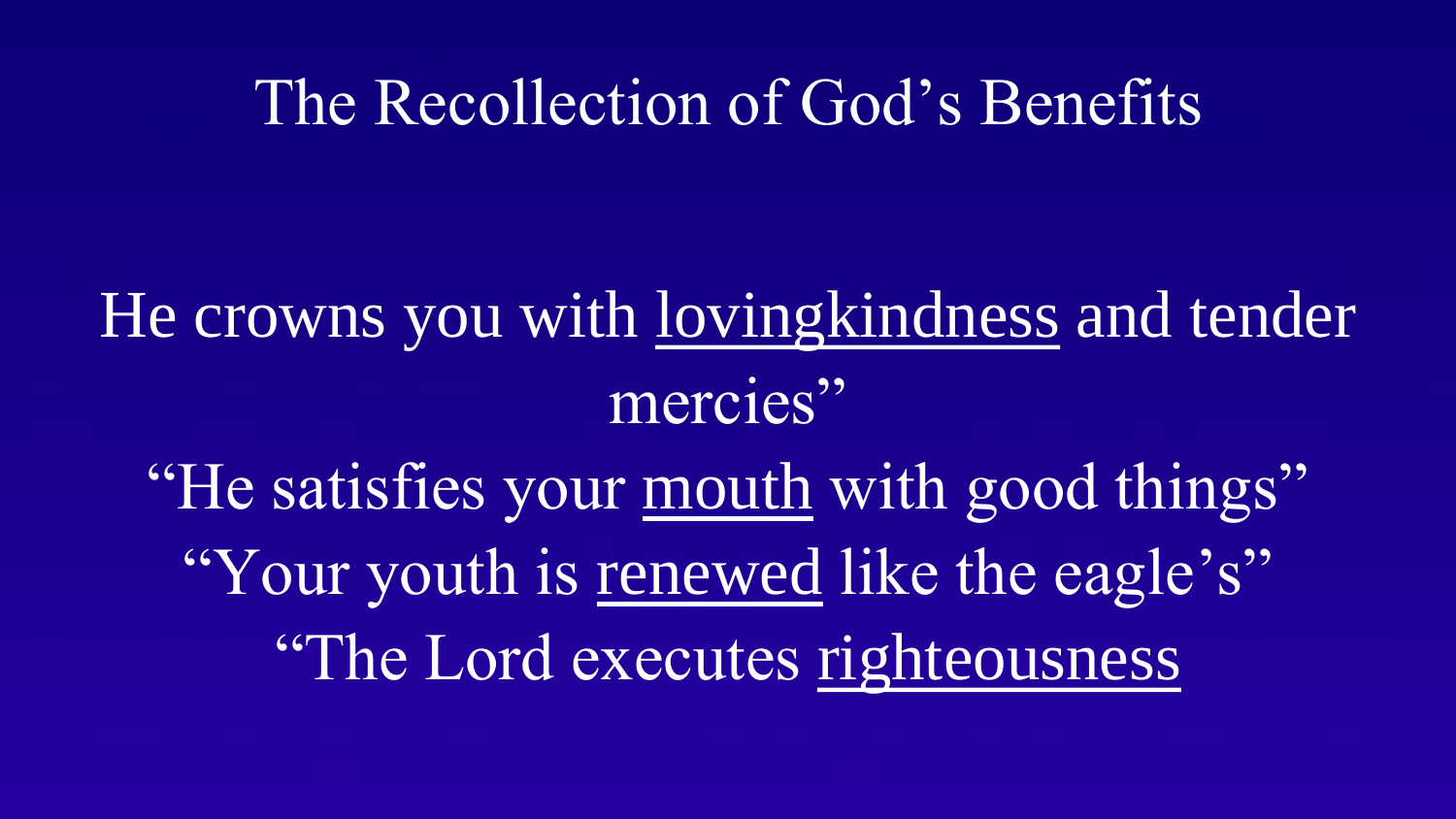#### The Response to God's Benefits

# Bless the Lord, you his angels (vs.20) Psalm 103:2 "Bless him all creatures in every corner of his dominion"